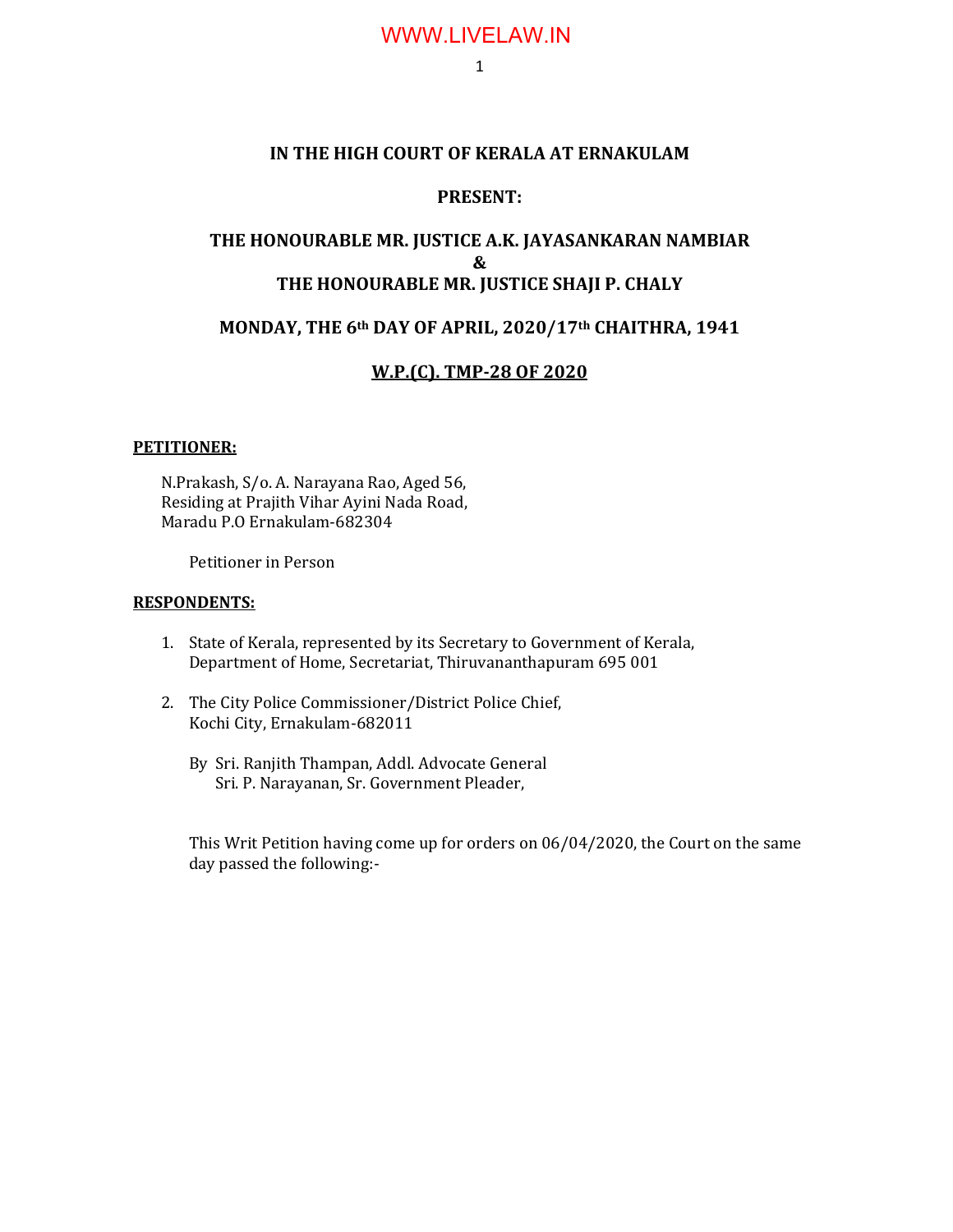2

# **A.K. JAYASANKARAN NAMBIAR, J. & SHAJI P. CHALY, J. ------------------------------- WP(C).TMP-28 OF 2020 -----------------------------------**

**Dated this the 6th day of April, 2020**

### **J U D G M E N T**

#### **A.K. Jayasankaran Nambiar, J.**

The enforcement of a lockdown period, in the wake of the COVID-19 pandemic, has brought with it a fair share of litigation before this court, reminding us, once again, that there can never be a lockdown of the judicial institution, and that its doors must always be opened to the knocks of hapless citizens.

2. Today, however, we have been called upon to respond to the desperate purrs of three felines, whose owner, the petitioner before us, alleges that he was denied a vehicle pass to venture out and purchase "Meo-Persian" biscuits for his cats. Appearing before us through video conferencing, he submits that, as a pure vegetarian, he does not cook non-vegetarian food in his house and, over the years, his cats have been fed with the above biscuits and they cannot do without them. He states that one packet of 7 kilograms of "Meo-Persian" Biscuits would see his feline friends through the rest of the lockdown period, and that the said biscuits are available for purchase at the Cochin Pet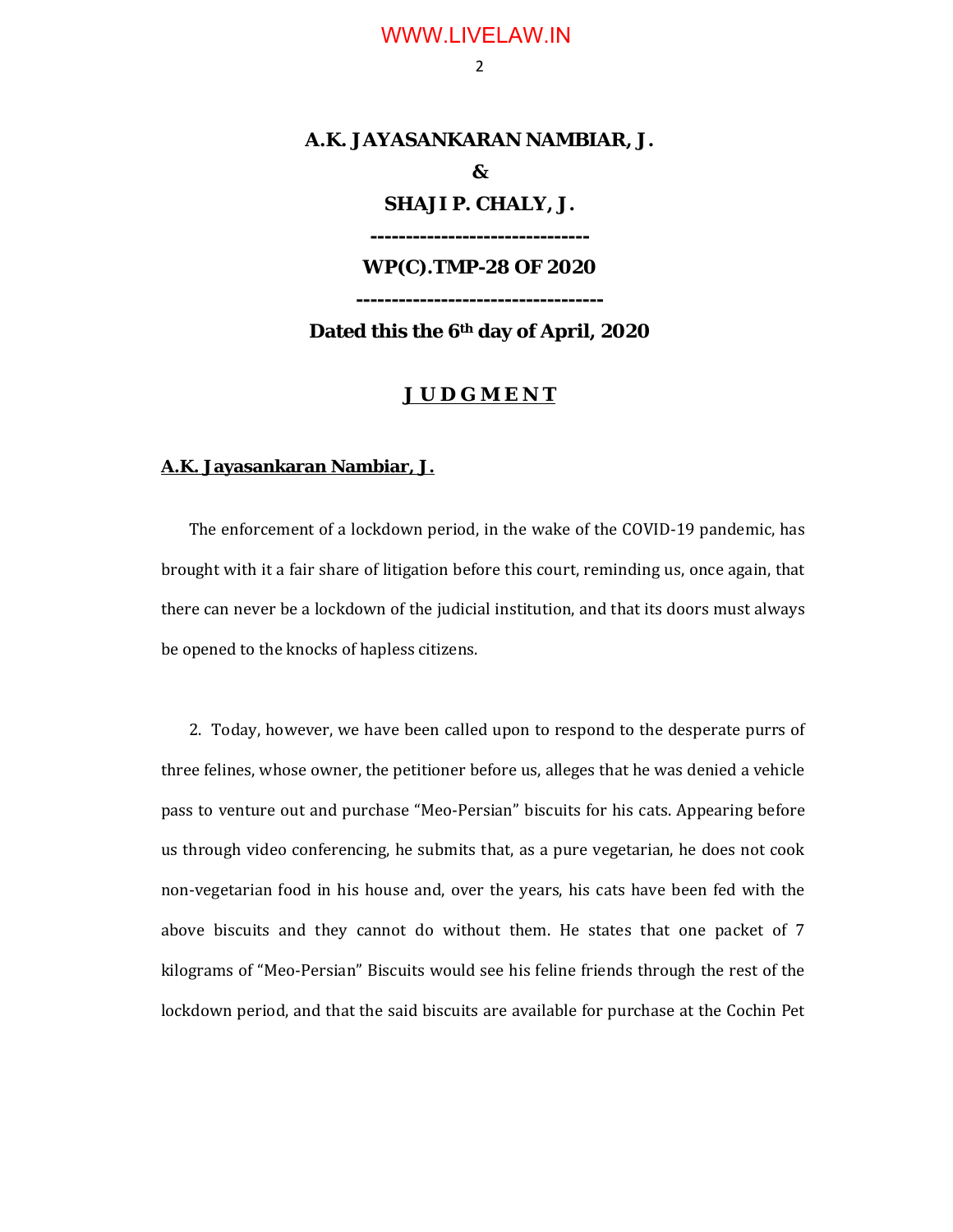3

Hospital that is some distance away from his home. His request for an online pass was, however, rejected by the police authorities without assigning any reasons.

3. In his writ petition, the petitioner relies on the provisions of the Prevention of Cruelty to Animals Act, as also the judgment of the Supreme Court in *Animal Welfare Board of India v A. Nagaraja – 2014 (7) SCC 547* to contend that animals too have rights, including a fundamental right to life, relatable to Article 21 of our Constitution, and hence the police authorities cannot refuse him a pass for procuring cat food. He also points out that, in the guidelines issued by the Central Government in the Ministry of Home Affairs, "animal feed and fodder" have been included as "essential items" in respect of which movement is permitted during the lockdown period.

4. We have heard the petitioner, Sri. N.Prakash and Sri. Ranjith Thampan, the learned Additional Advocate General, in the matter.

5. Over the last seven decades of working our democratic Constitution, we have focused, primarily, on the rights available to our citizens. We have conveniently forgotten that the human species is not alone on this planet and that there are other claimants to the bounty that nature has to offer. It was only after two and half decades of giving to ourselves our Constitution that, We The People of India, amended it, to insert therein a chapter on Fundamental Duties. Article 51 A (g), in Part IVA of our Constitution, mandates that it shall be the duty of every citizen of India to protect and improve the natural environment including forests, lakes, rivers and wild life, and to have compassion for living creatures. To inculcate a healthy respect for other living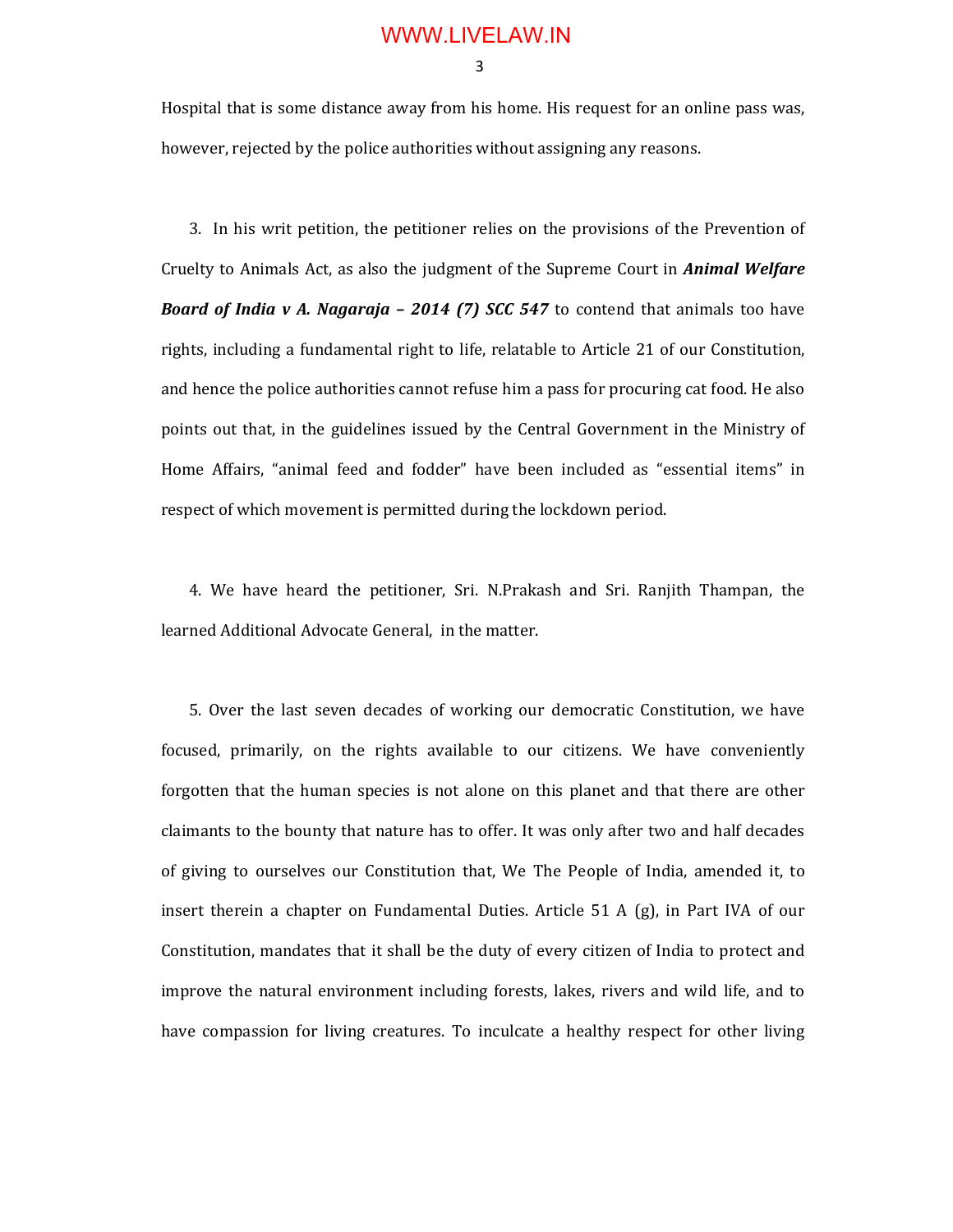4

creatures, and to recognise the rights enuring in them, is thus no longer a matter of choice for our citizenry, but a solemn duty under the Constitution that governs us all.

6. Although there are provisions in our penal code that make it a punishable offence to kill or injure any animal, it was the enactment of the Prevention of Cruelty to Animals Act in 1960 that made express provisions for the welfare of animals. In the light of the Constitutional amendment that introduced Article 51 A (g), a further need was felt for a renewed interpretation of the provisions of the 1960 Act. The decision of the Supreme Court in *Nagaraja (Supra),* manifests this shift in judicial thinking, from one of merely safeguarding animal welfare, to recognizing a right and dignity in animals to live lives free from cruelty. Taking cue from the guidelines issued by the World Health Organisation of Animal Health (OIE), of which our Country is a member, it was held that the five internationally recognised freedoms for animals viz. (i) freedom from hunger, thirst and malnutrition, (ii) freedom from fear and distress, (iii) freedom from physical and thermal discomfort, (iv) freedom from pain, injury and disease and (v) freedom to express normal patterns of behaviour, find a place in Sections 3 and 11 of the PCA Act and they are for animals, similar to the rights guaranteed to the citizens of this country under Part III of our Constitution. It was observed that the rights and freedoms guaranteed to the animals under Sections 3 and 11 of the PCA Act have to be read along with Articles 51 A (g) and (h) of the Constitution which is the magna carta of animal rights.

7. The above short elucidation of the legal position in our country, on the subject of animal rights, should suffice to recognise the right of the petitioner herein, to obtain a pass from the police authorities for procuring food for his feline friends.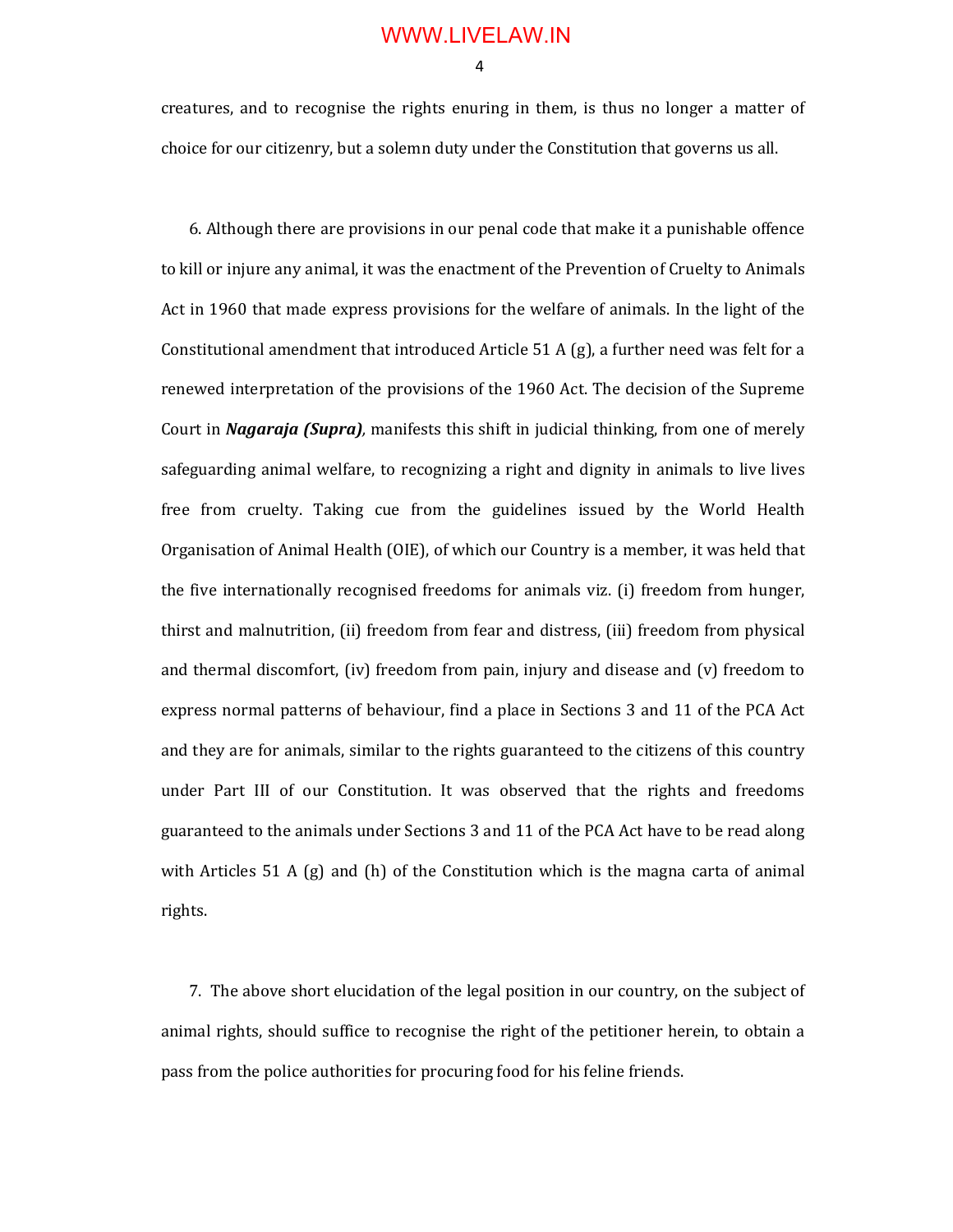5

8. Sri. Ranjith Thampan, the learned Additional Advocate General, would submit that, in view of the clear inclusion of "animal feed and fodder" as "essential items" in respect of which movement is permitted during the lockdown period, it would suffice if the petitioner carries a self declaration stating that his movement to Kadavanthara is for procuring animal feed. Taking note of this submission, we allow the writ petition by directing the respondents to permit the petitioner to travel to Kadavanthara, Kochi, to procure the said item of cat food, on his producing a self-declaration stating the purpose of his travel, along with a copy of this judgment.

Before parting with this case, we might observe, in a lighter vein, that while we are happy to have come to the aid of the felines in this case, we are also certain that our directions will help avert a "CATastrophe" in the petitioner's home.

#### **A.K.JAYASANKARAN NAMBIAR JUDGE**

### **SHAJI P. CHALY JUDGE**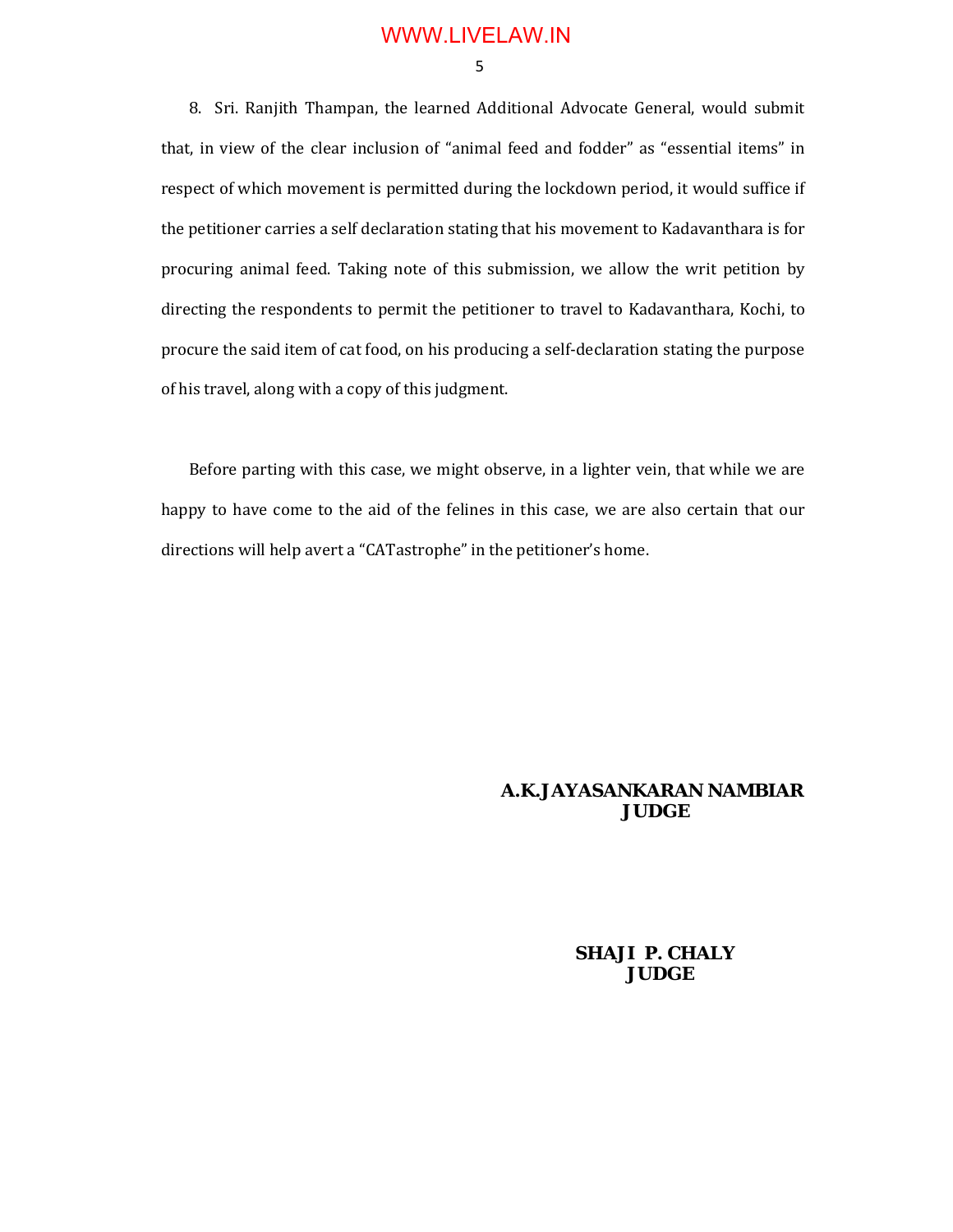#### 6

#### **Shaji P. Chaly, J. (Concurring):**

I have gone through the judgment of my learned brother and fully concur with the same, however being curious and interested in the seminal question of right to life of an animal under the Constitution of India raised, it persuades me to write a few sentences.

2. In this regard, a reference to the provisions of Prevention of Cruelty To Animals Act 1960, is relevant. The Act was brought into force on and with effect from 01.04.1961 to prevent the infliction of unnecessary pain or suffering on animals and for that purpose to amend the law relating to the prevention of cruelty to animals. An animal is defined under Section 2(a) to mean any living creature other than a human being. Section 11 deals with cruelty to animals and sub-section 1(h) is relevant to the context which reads thus;

### **11 (1) (h)** *"being the owner of any animal fails to provide such animal with sufficient food, drink or shelter; "*

Section 11 is a penal provision, and thereby, on the owner depriving the animal food and shelter, such an owner is liable to be punished with fine in accordance with the periodicity of the offence. Therefore taking into account the aforementioned provision it is unequivocal that the owner of an animal is enjoined with a duty coupled with an obligation and responsibility. That said, in my considered view, a right is generated to the owner of the animal which could be referable to Article 21 of the Constitution of India. Viewed in that manner, the right to life protected there under can be extended to the liberty of a citizen to rear an animal and make his/her life more meaningful and thus satisfy his/her desire without causing any manner of prejudice to the rights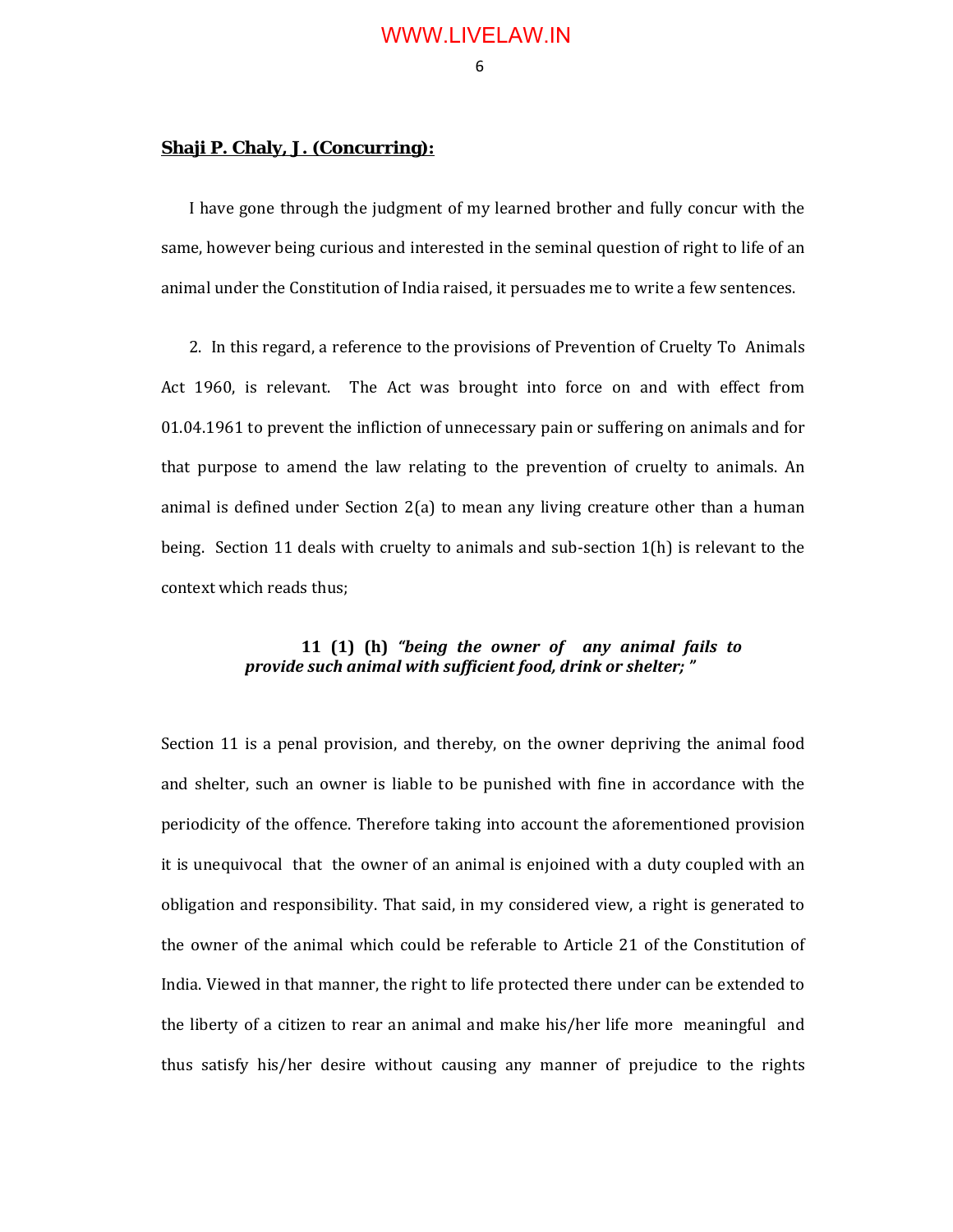7

enjoyed by the others. Now, it would also be worthwhile to refer to the judgment of the Apex Court in *Animal Welfare Board of India v. A Nagaraja - (2014) 7 SCC 547*, which dissented cruelty meted out to animals in a sporting event called "Jallikettu". Paragraph

51 is relevant to the context, which reads thus;

*"When we look at the rights of animals from the national and international perspective, what emerges is that every species has an inherent right to live and shall be protected by law, subject to the exception provided out of necessity. Animal has also honour and dignity which cannot be arbitrarily deprived of and its rights and privacy have to be respected and protected from unlawful attacks."*

We are also not oblivious of the duty conferred on every citizen under Part IV A of the Constitution of India, dealing with fundamental duties*. Article 51 A (g)* is relevant in this regard which reads thus:

### *"(g) To protect and improve the natural environment including forests, lakes, rivers and wildlife and to have compassion for living creatures."*

Therefore, the said fundamental duty obligates every citizen to have compassion for living creatures and more so on a person rearing a pet.

3. Moreover the petitioner has a specific case that he is a vegetarian and non-vegetarian food is not cooked in his house and the cats reared by him are used to the packed non- vegetarian cat food available at a particular store at Kochi City. Therefore evaluating the situation in the context, the choice of the petitioner not to cook non-vegetarian food is a well protected facet under Article 21 of the Constitution of India and he has no choice than to procure food from outside. These cluster of legal circumstances leads me to a sound conclusion that over and above the right to life conferred on the animals by the Apex Court in the judgment in *Animal Welfare Board*